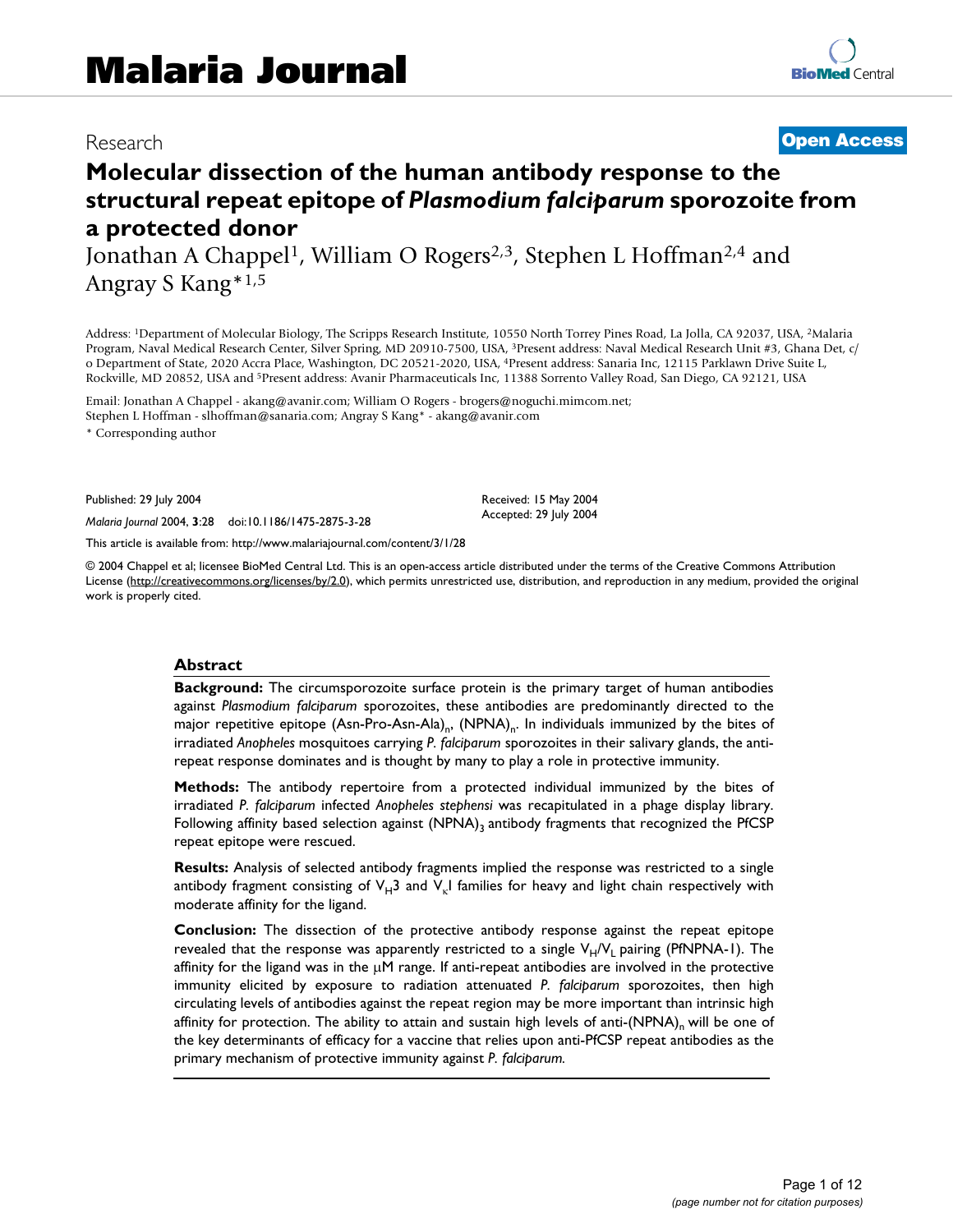### **Background**

Malaria threatens public health in regions of the world where more than a third of the human population lives [1,2]. It has been shown that immunization with radiation-attenuated *Plasmodium* sporozoites, the infective stage of the malaria parasite, confers protective immunity [3[,4\]](#page-10-0). The role of specific antibody in conferring protection was demonstrated with passive administration of murine mAbs directed against the major repeat epitope of the circumsporozoite (CS) protein [5] in a rodent model. The corresponding epitope of the human malaria parasite *Plasmodium falciparum* is contained within the repeat tetramer peptide  $(Asn-Pro-Asn-Ala)_{n'}$   $(NPNA)_{n}$  [[6](#page-10-1)]. In some studies of volunteers protected against malaria by immunization with radiation attenuated *P. falciparum* sporozoites, protected individuals had significant elevations of anti-repeat antibodies  $(>19 \mu g/ml)$  [[7](#page-10-2)].

With the advent of recombinant combinatorial antibody technology [8,9] and phage display [10-13] it is possible to attempt to dissect the human antibody response against a wide range of pathogens. In order to further investigate the role of the human antibody response in *P. falciparum* sporozoite induced protection, a phage display library of antibody gene fragments isolated from the peripheral blood lymphocytes of such a protected donor (WR5) [\[7\]](#page-10-2) was assembled. Recombinant antibodies against the PfCSP structural repeat  $(NPNA)$ <sub>3</sub> epitope were selected. Recognition was restricted to a single antibody designated PfNPNA-1, encoded by  $V_H$ 3 and  $V_K$ I families. This restricted humoral response has implications for rational vaccine design and the potential use of this human monoclonal antibody to prevent *P. falciparum* infection.

#### **Methods**

#### *RT-PCR of Immunoglobulin genes*

A human volunteer (WR5), who was previously exposed to the bites of γ-irradiated *P. falciparum* infected *Anopheles* mosquito's and subsequently shown to be protected against a non-irradiated parasite challenge, donated lymphocytes by leukophoresis five days after a booster challenge (appropriate informed consent was obtained) for details see Egan et al., [\[7\]](#page-10-2). The irradiated sporozoite immunization protocol was approved by the Naval Medical Research Institute's Committee for the Protection of Human Subjects in accordance with the US Navy regulation (SECNAVINST3900.39B) governing the use of human participants in medical research. Total RNA was extracted from 2 ml of packed cells using an RNA isolation kit (Stratagene, La Jolla, CA) with a modified protocol [9]. The equivalent of 2.5 µg total RNA template were used in each cDNA synthesis reaction using reverse transcriptase (Invitrogen, CA) with oligonucleotide oligo dT or 3 'HuVH (5'GCCCCCAGAGGTGCTCTTGGA-3', anneals in

CH1 domain) following the instructions provided by the supplier.

The genes encoding variable heavy  $(V_H)$  and the kappa chain (κ) were accessed by RT-PCR and combined by overlap extension PCR, resulting in shuffling of the  $V_H$ and the  $V<sub>L</sub>$  domains. The  $V<sub>H</sub>$  PCR amplification was carried out with the cDNA template generated using the 3'HuVH primer. The  $V_H$  domains were amplified using 5'HuVHA and 3'HuVH-Link 3' designed to anneal with the sequence corresponding to the first β-strand of the CH1 domain and overlap with the 5'HuVk primer. The κ chains were amplified using 5'HuVk and the 3'Hukappa primers. The  $V_H$  and the  $\kappa$  chain PCR products were combined by overlap extension PCR using a  $V_H$  flanking primer 5'HuVHB (to introduce a *NheI* site) and the 3'HuKappa primer.

# *Oligonucleotide primer sequences*

#### *5'HuVk*

5'-TATTAGCGGCCGCCCAACCAGCCATGGCCGAEFI-JLOPETGACBCAGTCTCC-3' (where B=G+C+T, S=G+C, E  $50\%A+33\%C+17\%T$ , F =  $83\%A = 17\%G$ , I =  $83\%T+17\%C$ , J =  $50\%T+33\%C+17\%G$ , L 67%G+17%T+17%C, O = 67%T+17%A+17%C, and P = 83%G+17%C)

#### *3'HuKappa*

5'-TCCTGAAGCTTGACGACCTTCGATCTCTCCCCTGTT-GAAGCTCTT-3'

#### *5'HuVHA*

5'-SAGGTGCAGCTGSTGSAGTCTGG-3'

#### *5'HuVHlink3'*

5'-GGCTGGTTGGGCGGCCGCTAATATGGAGGAGGGT-GCCAGGGGGAAGAC-3'

#### *3'HuVHB*

5'-GTTTCGCTAGCGTAGCTCAGGCTSAGGT-GCAGCTGSTGSAGTCTGG-3'

The procedural steps are illustrated in Figure [1](#page-2-0).

#### *Cloning PCR fragments into pORFES and JC-M13-88*

The PCR amplified  $V_H/\kappa$  products were digested with restriction enzymes *NheI* and *HindIII,* and ligated into pORFES [14]. An aliquot of *E. coli* transformed with the ligation mixture was plated with and without carbenicillin selection, to determine the number of functional inserts. The  $V_H/\kappa$  coding sequences are directionally inserted for expression between an OmpA leader peptide (to direct the polypeptide into the periplasm), and the β-lactamase. Functional full-length  $V_H/\kappa$  β-lactamase fusion polypeptide is secreted into the periplasm. Bacteria harbouring plasmids conferring antibiotic resistance may be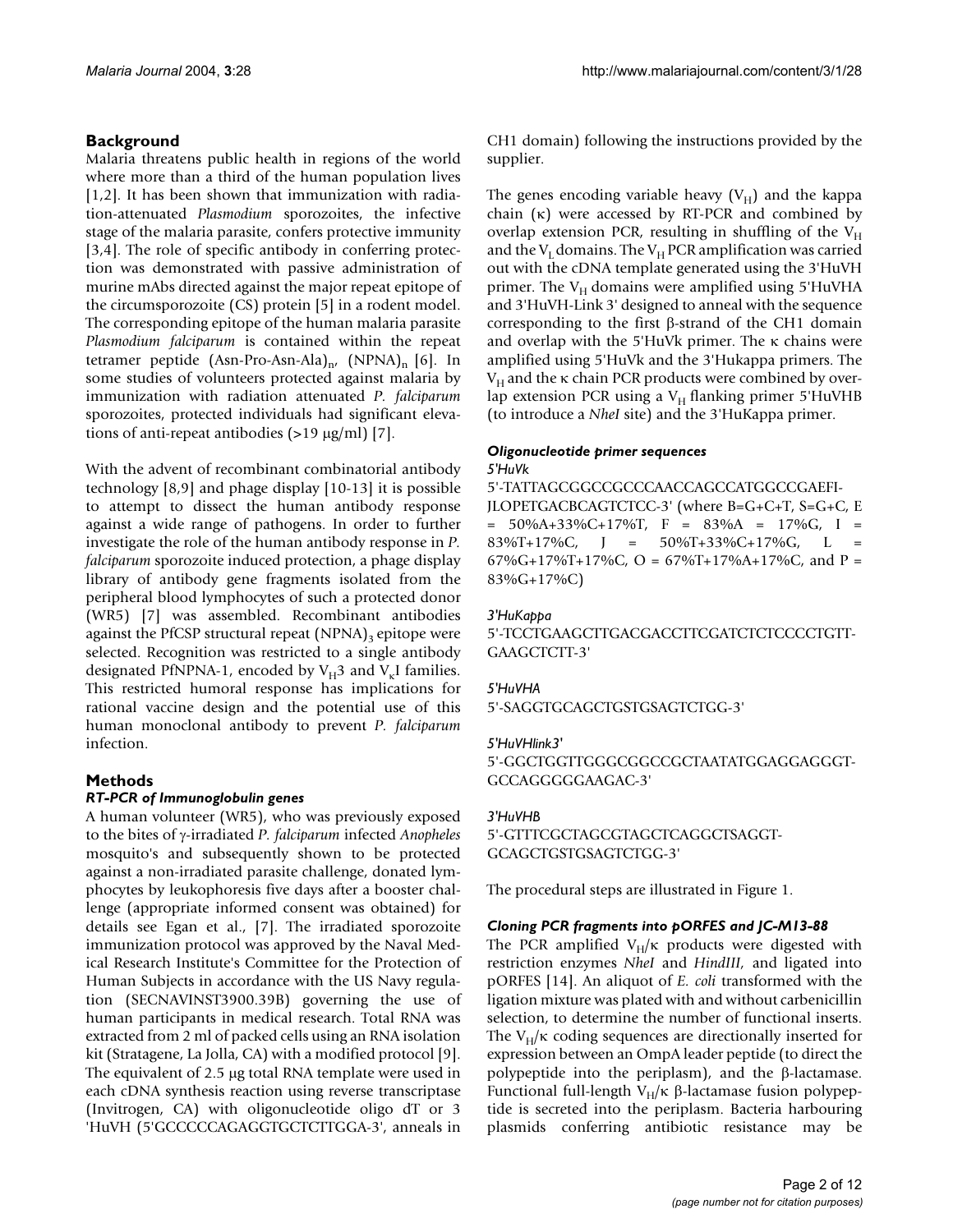<span id="page-2-0"></span>



positively selected. The  $V_H/\kappa$  coding insert may be readily transferred as a *XbaI*-*HindIII* fragment into the JC-M13-88 phage vector to display the insert polypeptide as a gpVIII fusion. The selected "functional" library of  $V_H/\kappa$  inserts were excised from pORFES using *XbaI* and *HindIII*, ligated into pre-digested JC-M13-88 [\[4\]](#page-10-0), and transformed into *E. coli* (XL1-Blue: Stratagene). Phage was produced overnight at 37°C in the presence of 1 mM IPTG, unless otherwise stated. A schematic outline of the vectors is shown in Figure 2.

#### *Phage panning*

The peptide  $(NPNA)_{3}C$  (Chiron Mimotopes Peptide Systems, San Diego, CA.) was conjugated to BSA using Imject Activated Immunogen kit (Pierce, Rockford, IL) according to the manufacturers guidelines. ELISA plates (Dynatech

Immunlon I, Alexandria, VA) were coated with BSA or  $(NPNA)$ <sub>3</sub>C-BSA and used in phage panning experiments essentially as described elsewhere [5]. To blocked antigen coated wells a total of  $4 \times 10^{10}$  plaque forming units (pfu) of the phage library in dilution buffer (PBS pH 7.2, Tween-20 0.05%, BSA 0.1%, NaN<sub>3</sub> 0.02%) was added (1  $\times$  10<sup>10</sup> plaque forming units (pfu) per well). After 4 h the wells were washed and the bound phage were eluted by applying either 0.1 M glycine-HCl, pH2.2 or a solution of the free peptide (NPNA)<sub>3</sub> ( $\sim$ 8  $\mu$ M) dissolved in dilution buffer, for 15 min at ambient temperature. An aliquot of the phage elute was titered, and the remainder was used to propagate phage for further rounds of panning. The threedomain single chain antibody retains the kappa constant domain thus permits plaques filter lifts to be probed with anti-human kappa chain antibodies for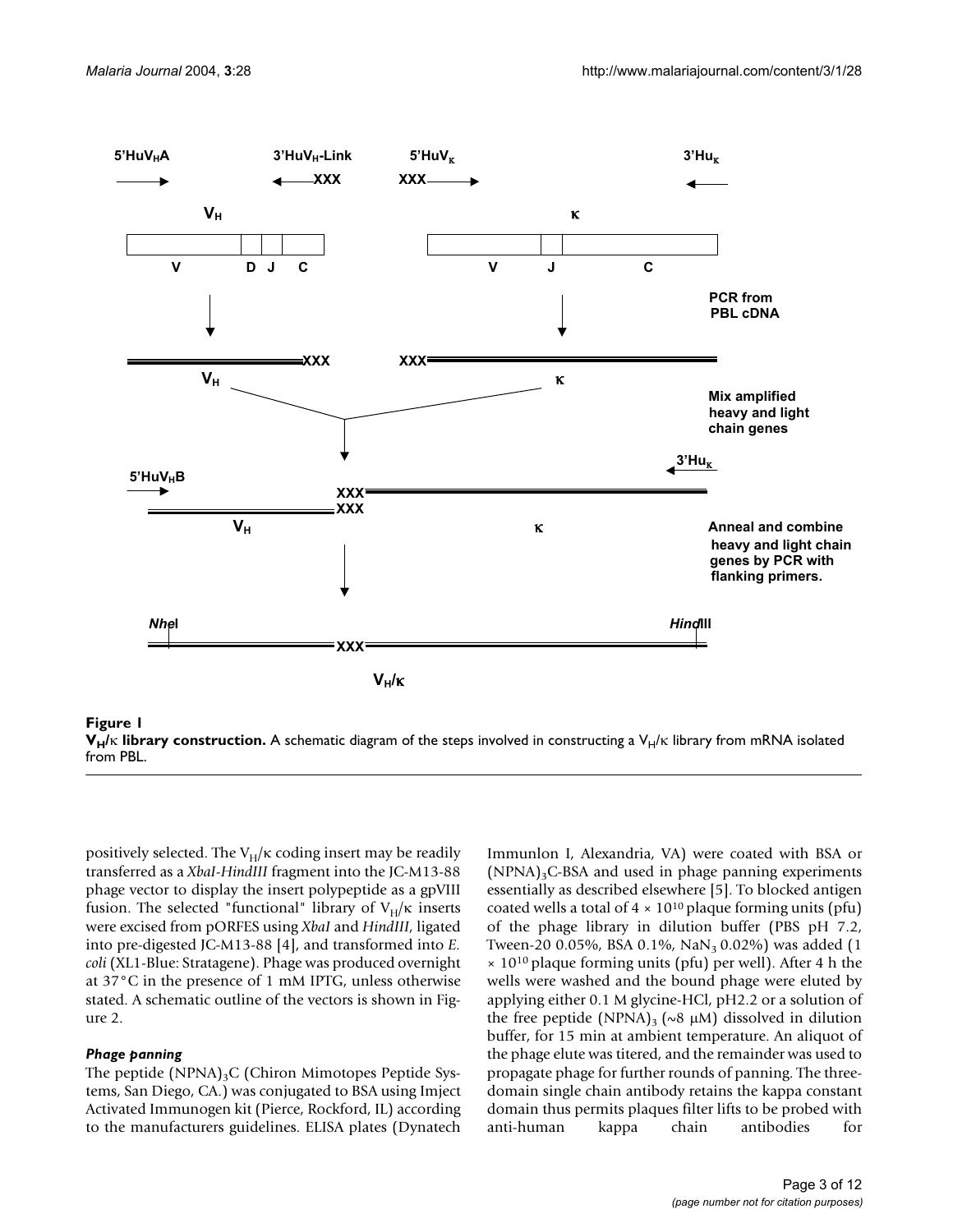#### **pORFES**



**Illustration of vectors pORFES, JC-M13-88 and pAbHIS.**

immunodetection.  $V_H$  and  $V_L$  coding sequences were determined by sequencing of replicative form (rf) phage DNA prepared from κ-positive plaques, using the oligonucleotides primers:

3'Seq VH-JC130 (5'-CGGCCATGGCTGGTTGGGCGGCC-3') and

3'Seq VL-JC128 (5'TTCAACTGCTCATCAGATGGCGG-3').

#### *Expression of PfNPNA-1 V<sub>H</sub>/k in E. coli*

The expression vector pAbHIS, was constructed by modification of pUC18. The β-galactosidase coding region was removed and *XbaI*-*HindIII* sites introduced upstream of a sequence encoding a six histidine tail. Insertion of  $V_H/\kappa$ coding sequence selected by phage display as *XbaI*-*HindIII*

fragment would result in the expressed polypeptide being secreted into the periplasmic space with a hexa-histidine tag. The plasmid pAbHIS was constructed by PCR modification of pUC18 using the primers PUCSpe-JC127(5'- TCATCATACTAGTAACGACACCCGCCAACACCC-3') and M13-JC118 (5'-AAGCTTATGATGTCTAGAGCTGTT-TCCTGTGTGAA-3'). A pair of annealed oligonucleotides designed to encode a 6×His tag were ligated into the *HindIII* digested plasmid to complete pAbHIS. The selected PfNPNA-1  $V_H/\kappa$  gene was excised from the rf JC-M13-88 DNA by digestion with *XbaI* and *HindIII* and ligated into similarly digested pAbHIS. An additional 6×His-coding pair of oligonucleotides was ligated into the PfNPNA-1  $V_H/\kappa$  linker sequence as NotI-NcoI insert. The expression of PfNPNA-1 V<sub>H</sub>/κ in *E. coli* D29A1 cells at 25°C, and the isolation of bacterial periplasmic material was performed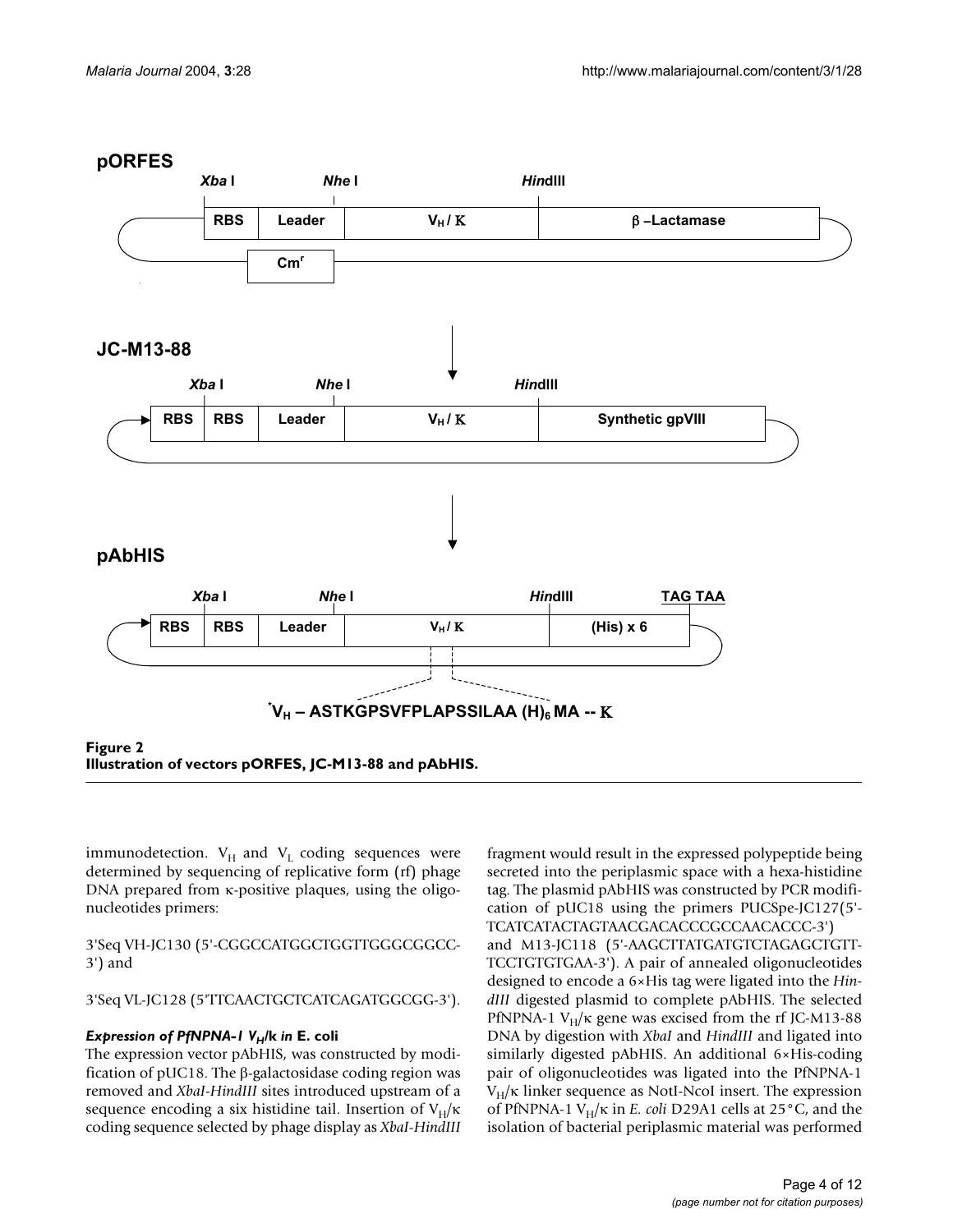as described [16] with modifications; Dnase I  $n(1 \mu g/ml)$ and  $MgCl<sub>2</sub>$  (20 mM) were added, the bacterial suspension was incubated on ice for a further 20 min before final centrifugation step. The periplasmic extract was passed over Ni-NTA resin (Qiagen), washed and the PfNPNA-1  $V_H/\kappa$ was eluted with 300 mM imidazole. SDS PAGE and western blotting were used to asses purity and integrity of the expressed  $V_H/\kappa$  polypeptide during the purification procedure (data not shown). Purified PfNPNA-1  $V_H/\kappa$  was quantified spectrophotometrically assuming an OD at 280 nm of  $1 = 0.72$  mg/ml protein.

#### *ELISA affinity and specificity determination*

ELISA Plates (Dynatech Immunlon I) were coated with  $(NPNA)$ <sub>3</sub>C-BSA (10 µg/ml). Dilutions of the peptide  $(NPNA)$ <sub>3</sub> were made in dimethyl formamide (DMF) before mixing with the PfNPNA-1  $V_H/\kappa$  diluted in PBST. Aliquots of 0.1 ml were added to duplicate wells, incubated for 2 h at 37°C. In all wells the final concentration of DMF was  $1\%$  (v/v). After washing 4 times with PBST, anti-human kappa chain alkaline phosphatase conjugate diluted 1:1000 in PBST was added and incubated as before. The wells were washed 4 × with PBST and rinsed 1× with PBS and substrate *p*-nitrophenyl phosphate was added, the absorbance was determined at 405 nm

The binding of immune serum (WR5), non-immune serum and PfNPNA-1  $V_H/\kappa$  to R32tet32, recombinant hepatitis core containing  $(NANP)<sub>4</sub>$  peptide sequence and (NPNA)3C-BSA conjugate coated microtiter plate well was determined by ELISA essentially as described above. The serum(s) and the recombinant PfNPNA-1  $V_H/\kappa$  were diluted 1/16 and 1/10 respectively.

#### *Phage ELISA*

Phage at  $1 \times 10^{12}$  pfu/ml in dilution buffer were applied  $(0.1 \text{ ml/well})$  to duplicate wells coated with  $(NPNA)_{3}$ -C-BSA or BSA  $(10 \mu g/ml)$ . After incubation at ambient temperature for 4 h, plates were washed with PBST. The bound phage was detected with sheep anti-M13 antibodies (5'-prime 3'-prime), followed by rabbit anti-sheep alkaline phosphatase antibodies in PBST added sequentially for 1 h at 37°C. Plates were washed and developed as described above.

#### *Indirect immunofluorescence assay (IFA) on* **P. falciparum**  *sporozoites*

The PfNPNA-1  $V_H/\kappa$  was compared with a well-characterized murine monoclonal anti-*Pf* repeat antibody 2A10 [17,[18\]](#page-10-3) in IFA. All incubations were at 37°C in a humid container. Printed multiwell slides coated with *Plasmodium falciparum* NF54 strain sporozoites were either fixed in ice cold acetone for 10 min or used unfixed. Slides were first blocked with 4%BSA in PBS for 1 h. Antibodies diluted in PBST were applied for 2 h, then slides were

washed 4× with PBS and fluoroscein-conjugated antihuman kappa chain or anti-mouse immunoglobulin (Sigma) was applied, diluted 1:25 in PBST. After 2 h slides were washed as above and mounted in SlowFade anti-fade reagent (Molecular Probes, Eugene, OR) and viewed by fluorescence microscopy.

#### *Other antibodies*

The murine mAb 2A10 [17,[18](#page-10-3)] (IgG2b, κ), which recognizes the (NANP)<sub>3</sub> sequence of the *P. falciparum* CSP was provide as whole ascitic fluid (a kind gift from Dr P. Sinnis New York University). Concentration of the whole IgG was estimated using a standard antibody capture ELISA. Immune IgG (denoted (Vol-IgG) was purified from serum of the immune volunteer (WR5), donated at the time of lymphophoresis using Protein A Sepharose (Pharmacia) and quantified assuming OD at 280 nm of 1.0 represents 0.8 mg/ml IgG. Within the Vol-IgG, the proportion of (NPNA)<sub>3</sub> specific IgG with κ or  $\lambda$  light chains were determined by ELISA (data not shown).

#### **Results**

#### *Library construction*

Sera from the protected individual (WR5) [[7](#page-10-2)] contained antibodies against the PfCSP, which were predominantly  $IgG/\kappa$  and against the structural repeat peptide as determined by ELISA. Gene fragments encoding  $V_H/\kappa$  single chain antibodies were amplified and assembled by PCR from cDNA derived from the peripheral blood lymphocytes of the immune donor WR5 (as outlined in Fig-ure [1\)](#page-2-0). The library of PCR amplified  $V_H/\kappa$  sequences were inserted into pORFES [14] and an aliquot compared for number of functional inserts by selecting in the presence of either chloramphenicol (total transformation events) or chloramphenicol and carbenicillin (functional inserts). Approximately half of the initial library contained nonfunctional domains (data not shown). The remainder of the library was selected on 100 µg/ml carbenicillin, yielding a primary library of 1.3  $\times$  10<sup>6</sup> members, these V<sub>H</sub>/ $\kappa$ sequences were transferred to the phage display vector JC-M13-88 [15] with ten fold over representation of the primary library.

#### *Panning*

Samples of the  $V_H/\kappa$ -phage library were subjected to four rounds of panning on  $(NPNA)$ <sub>3</sub>C-BSA coated wells. Both the acid and peptide elution strategies yielded significantly greater numbers of phage after four cycles of panning on  $(NPNA)$ <sub>3</sub>C-BSA when compared to panning on BSA alone (Table [1](#page-5-0)). Analysis of fifteen individual phage after the fourth round of panning on  $(NPNA)_{3}C-BSA$ eluted with free peptide revealed, twelve kappa positive phage, of these three clones (NP 04, 12, 13) were positive in the phage ELISA for binding to  $(NPNA)_{3}C$ -BSA and were encoded by an identical sequence, henceforth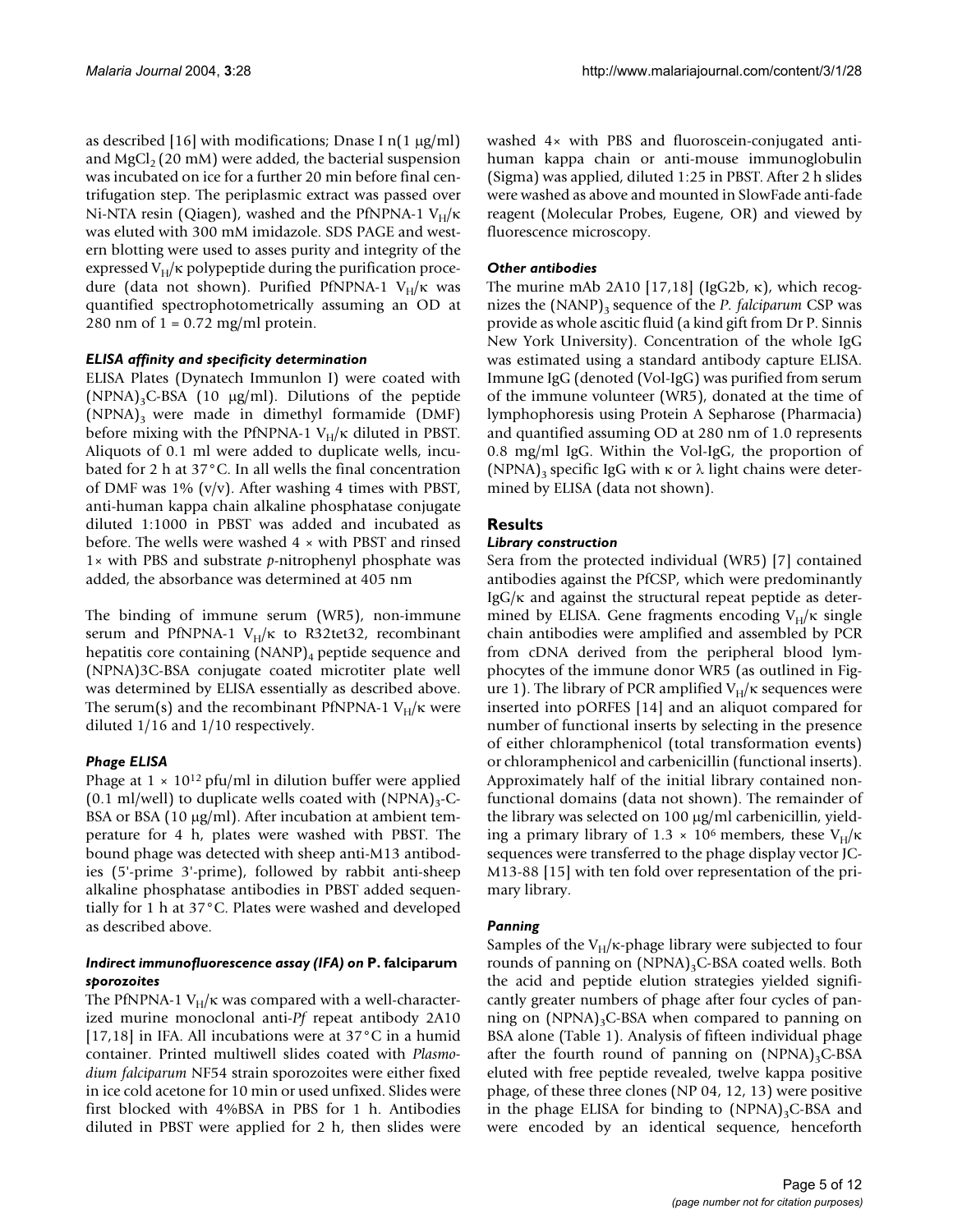<span id="page-5-0"></span>Table 1: Phage panning experiments ELISA plates (Dynatech Immulon I) were coated with BSA or (NPNA)<sub>3</sub>C-BSA and used in phage **panning experiments. To the blocked antigen coated wells a total of 4 × 1010 pfu of the phage library in dilution buffer were added 1 × l010 pfu per well. After 4 h the wells were washed and phage eluted by applying either 0.1 M glycine-HCl pH 2.2 or a solution of the free peptide (~8 µM) (NPNA)**<sub>3</sub> dissolved in dilution buffer for 15 min at ambient temperature. An aliquot of the phage eluate was titered and **the output determined.**

| <b>Eluate after</b> | Coating antigen / Elution method $(x105$ pfu)* |                     |                                   |                                                  |  |  |  |  |
|---------------------|------------------------------------------------|---------------------|-----------------------------------|--------------------------------------------------|--|--|--|--|
| panning rounds      | <b>BSA</b> / acid                              | <b>BSA</b> /(NPNA), | $(NPNA)$ <sub>2</sub> C BSA /acid | $(NPNA)$ <sub>2</sub> C BSA /(NPNA) <sub>3</sub> |  |  |  |  |
|                     | 2.9(0.38)                                      | 0.82(0.032)         | 3.0(0.34)                         | 0.51(0.024)                                      |  |  |  |  |
|                     | 1.4(0.03)                                      | 0.24(0.020)         | 3.5(0.24)                         | 1.5(0.028)                                       |  |  |  |  |
|                     | l.2(0.06)                                      | 0.47(0.020)         | 4.3(0.024)                        | 12(0.68)                                         |  |  |  |  |
| 4                   | 13(0.70)                                       | 1.0(0.032)          | 170 (30)                          | 370 (20)                                         |  |  |  |  |

\* Figures represent the mean of the total plaque forming units eluted by either acid or excess free peptide, after repeated panning against BSA or  $(NPNA)$ <sub>3</sub>C-BSA. Values for the standard deviation are shown in brackets ().

<span id="page-5-1"></span>Table 2: V<sub>H</sub> and V<sub>I</sub> assignments and alignment of CDR 3 sequences The selected (NP 04, 12, 13 designated Pf NPNA-1 bind to the repeat **epitope), all other NP clones were randomly picked after the panning procedure and were subsequently shown not to be reactive with the repeat epitope. Non-selected (R01-10) were randomly picked from the library prior to initiating panning. The peptide sequence of**  the heavy and light chain complementarity-determining region 3 (CDR3) is shown below. V<sub>H</sub>/V<sub>L</sub> families, segments and the number of **differences from germline segments were determined by using the V BASE sequence directory (Tomlinson, I. M., Williams, S. C., Corbett, S. J., Cox, J. P. L. & Winter, G., MRC Centre for Protein Engineering, Cambridge, UK) and the DNAPLOT alignment package (Müller, W. & Althaus, H.-H., Köln University)**

| clone code*      | $\mathsf{v}_{\scriptscriptstyle{\mathsf{H}}}$<br>family | $V_H$<br><b>Segment</b> | <b>Differences</b><br>from<br>germline | $V_H$ CDR3           | $V_L$<br>family | $V_{L}$<br><b>Segment</b> | <b>Differences</b><br>from<br>germline | $V1$ CDR3         |
|------------------|---------------------------------------------------------|-------------------------|----------------------------------------|----------------------|-----------------|---------------------------|----------------------------------------|-------------------|
| <b>PfNPNAI</b>   | VH <sub>3</sub>                                         | <b>DP46</b>             | 10                                     | <b>DRDSSSYFDS</b>    | Vkl             | L12a                      | 15                                     | QQYNSYSGLT        |
| NP04, NP12, NP13 | VH <sub>3</sub>                                         | <b>DP46</b>             | 10                                     | <b>DRDSSSYFDS</b>    | Vkl             | L12a                      |                                        | <b>OOYNSYSGLT</b> |
| R <sub>0</sub>   | <b>VHI</b>                                              | 4M28 <sup>+</sup>       | $28(+6)*$ §                            | <b>DSESVAOWRY</b>    | <b>VkIV</b>     | DPK <sub>24</sub>         | 43                                     | <b>OOSLSPVWT</b>  |
| R <sub>02</sub>  | VH <sub>3</sub>                                         | $COS-3‡$                | $27 (+3)$                              | <b>GVNWCSDY</b>      | Vkl             | DPK9                      | 10                                     | <b>OOSYSTSWT</b>  |
| R03              | VH <sub>5</sub>                                         | <b>DP73</b>             | 35                                     | <b>LYTSIYYFDS</b>    | <b>VkIV</b>     | DPK24                     | 7                                      | <b>OOYYSTPLT</b>  |
| R04              | VH <sub>3</sub>                                         | <b>DP46</b>             | 8                                      | <b>DRVTNFWSGYFDY</b> | <b>VkIII</b>    | DPK <sub>22</sub>         | 13                                     | <b>OOYGSSPGFT</b> |
| <b>R05</b>       | VH <sub>3</sub>                                         | <b>DP58</b>             | 23                                     | DSTVKTVTKMRYGLD V    | <b>VkIII</b>    | DPK <sub>22</sub>         | 8                                      | <b>OOYGSSPFT</b>  |
| <b>R06</b>       | <b>VHI</b>                                              | 4M28 <sup>+</sup>       | 12                                     | <b>DNYGDPGGGFDI</b>  | <b>VkIII</b>    | DPK <sub>22</sub>         | $\mathbf{H}$                           | <b>OOYGNSPRT</b>  |
| <b>R07</b>       | VH <sub>5</sub>                                         | <b>DP73</b>             | 9                                      | <b>RFWFGELYDAFDI</b> | <b>VkIV</b>     | DPK24                     | 16                                     | <b>HQYYSTPQT</b>  |
| <b>R08</b>       | VH <sub>5</sub>                                         | <b>DP73</b>             | 34                                     | <b>LYTSIYYFDS</b>    | <b>VkIII</b>    | DPK <sub>22</sub>         | 4                                      | <b>OOYGRSPWT</b>  |
| R09              | VH <sub>3</sub>                                         | $V3 - 21$ <sup>†</sup>  | 34                                     | <b>DOGGGWSSEVDS</b>  | <b>VkIII</b>    | Vg                        | 5                                      | <b>OORSNWPLT</b>  |
| R <sub>10</sub>  | <b>VHI</b>                                              | DP7‡                    | $21 (+9)$ **                           | <b>ALYGHDAFDI</b>    | Vkl             | DPK4                      | 2                                      | <b>PKYNSALHT</b>  |
| <b>NP02</b>      | VH <sub>3</sub>                                         | DP47                    | 36                                     | <b>ERPYDAFDS</b>     | <b>VkIII</b>    | DPK <sub>22</sub>         | 23                                     | QQYSTSPPMYN       |
| NP03             | VH <sub>5</sub>                                         | <b>DP73</b>             | 40                                     | <b>LYTSIYYFDS</b>    | <b>VkIII</b>    | Vg                        | 17                                     | KORSKWPPIT        |
| NP <sub>05</sub> | VH <sub>3</sub>                                         | $V3-48$                 | 4                                      | EPRGAGTTLYFDY        | <b>VkIII</b>    | DPK <sub>22</sub>         | 22                                     | QQYGGSPGYN        |
| NP08             | VH <sub>4</sub>                                         | 4.30 <sup>†</sup>       | 8                                      | <b>DRGVSSGWTFDC</b>  | VkII            | DPK16                     | 32                                     | <b>MOLTAFPWT</b>  |
| NP09             | VH <sub>4</sub>                                         | DP71                    | 17                                     | <b>FRGGVAAGYDY</b>   | <b>VkIII</b>    | DPK <sub>22</sub>         | 24                                     | <b>OHYRESCS</b>   |
| NP <sub>10</sub> | VH <sub>4</sub>                                         | <b>DP78</b>             | 29                                     | <b>DRVRVPYYYIDV</b>  | <b>VkIII</b>    | DPK <sub>22</sub>         | 15                                     | <b>OOYGTSPYS</b>  |
| <b>NPII</b>      | VH <sub>3</sub>                                         | $VH3-8†$                | 12                                     | <b>DTTVTHYFDY</b>    | Vkl             | DPK9                      | 21                                     | <b>OOSFSSPRT</b>  |
| NP <sub>14</sub> | <b>VHI</b>                                              | <b>DP88</b>             | 20                                     | <b>GPGATIHYYYMDV</b> | Vkl             | DPK8                      | 8                                      | <b>OOLDNYPLT</b>  |
| NP <sub>15</sub> | VH <sub>5</sub>                                         | <b>DP73</b>             | 36                                     | <b>LYTSIYYFDS</b>    | <b>VkIII</b>    | DPK <sub>22</sub>         | 28                                     | <b>OOYGNSPPT</b>  |

\*Phage clones were either selected from the library at random (prefix R) or after four rounds of panning against (NPNA)3C-BSA, eluting with free (NPNA)<sub>3</sub> peptide (prefix NP). † The segment given the best DNAPLOT match, although the segment sequence has not been verified by duplication. ‡ Aligned after removal of the unusual sequence additions (see§,-, ‡,-, \*\*). § Figure in brackets indicates an unusual sequence addition. - Sequence has two additional codons in CDR1. - Sequence has one additional codon in CDR1. \*\* Sequence has three additional codons in CDR2.

denoted PfNPNA-1. Prior to panning ten kappa positive clones were randomly selected for sequencing (R 01-10; Table [2](#page-5-1)). The PfNPNA-1  $V_H$  and  $V_L$  sequences were members of the  $V_H$ 3 and  $V_K$ I families respectively and were not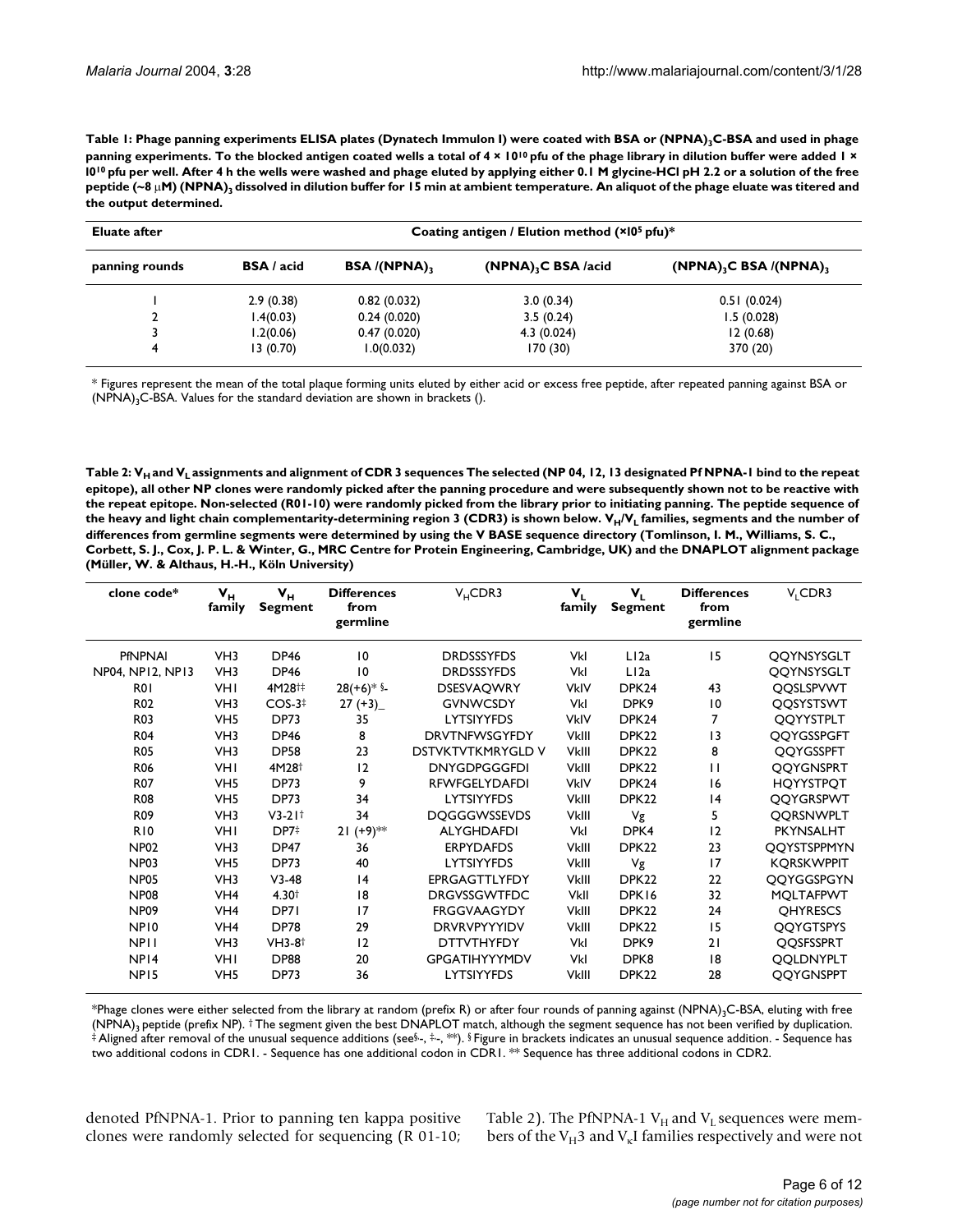

**Figure 3 Indirect immunofluorescence assay (IFA) on** *Plasmo***dium falciparum sporozoites.** Panel (A) PfNPNA-1 V<sub>H</sub>/κ, (B) 2A10 MAb.

beads, yielding 0.5 mg of the 38 kDa VH/K polypeptide/L bacterial culture.

#### *Fine specificity and affinity determination*

Anti-sporozoite activity of the PfNPNA-1  $V_H/\kappa$  molecule was clearly evident in an immunofluorescence assay (IFA) with *P. falciparum* sporozoites (Figure 3). The human single chain monoavalent antibody (panel A) was compared with a known *in vitro* protective whole murine antibody 2A10 (panel B). The murine antibody and the recombinant PfNPNA-1  $V_H/\kappa$  molecule both labelled the parasites.

Competitive ELISA was carried out and the  $IC_{50}$  value used to approximate the affinity of binding. Binding affinity of the monovalent PfNPNA-1 for  $(NPNA)$ <sub>3</sub> compared favourably with values previously reported for a panel of conventional murine monoclonal antibodies directed against the repeat epitope [[18](#page-10-3)], which also have affinities in the  $\mu$ M range (Figure 4).

Analysis of the fine specificity of the antibody PfNPNA-1 revealed weak binding to the repeat based  $[NVDP(NANP)<sub>15</sub>]<sub>2</sub>$ , R32tet32 [\[19](#page-10-4)], whilst binding to the  $(NANP)<sub>4</sub>$  epitope contained within the hepatitis B virus nucleocapsid (C75CS2) [20] was strong. This activity profile pattern was mirrored in the protected donor serum (Figure [5](#page-7-0)). The very high binding observed with WR5 immune serum with the  $(NPNA)_{3}C-BSA$  conjugate is probably due to the multivalent array of the capture ligand (i.e. multiple peptides coupled per BSA molecule), favouring more efficient retention of the antibody.

found amongst the random sampling of phage prior to panning. In an independent experiment with phage propagated at 30°C, but otherwise an identical panning procedure 12 out of 12 selected phage clones were identical to PfNPNA-1. Likewise, phage selected by acid elution and evaluated by ELISA for binding to  $(NPNA)_{3}C$ -BSA were all identical to PfNPNA-1. Despite extensive sampling of phage that were positive in the phage ELISA for binding to  $(NPNA)_{3}C-BSA$  (n = 25), only the PfNPNA-1 sequence was observed.

#### *Expression and evaluation of the recombinant antibody fragment*

The PfNPNA-1 sequence was transferred to the expression vector pAbHIS (as outlined in Figure 2. Purification of the  $V_H$ /κ polypeptide was carried out on Ni-NTA agarose



**Figure 4 Competition ELISA.**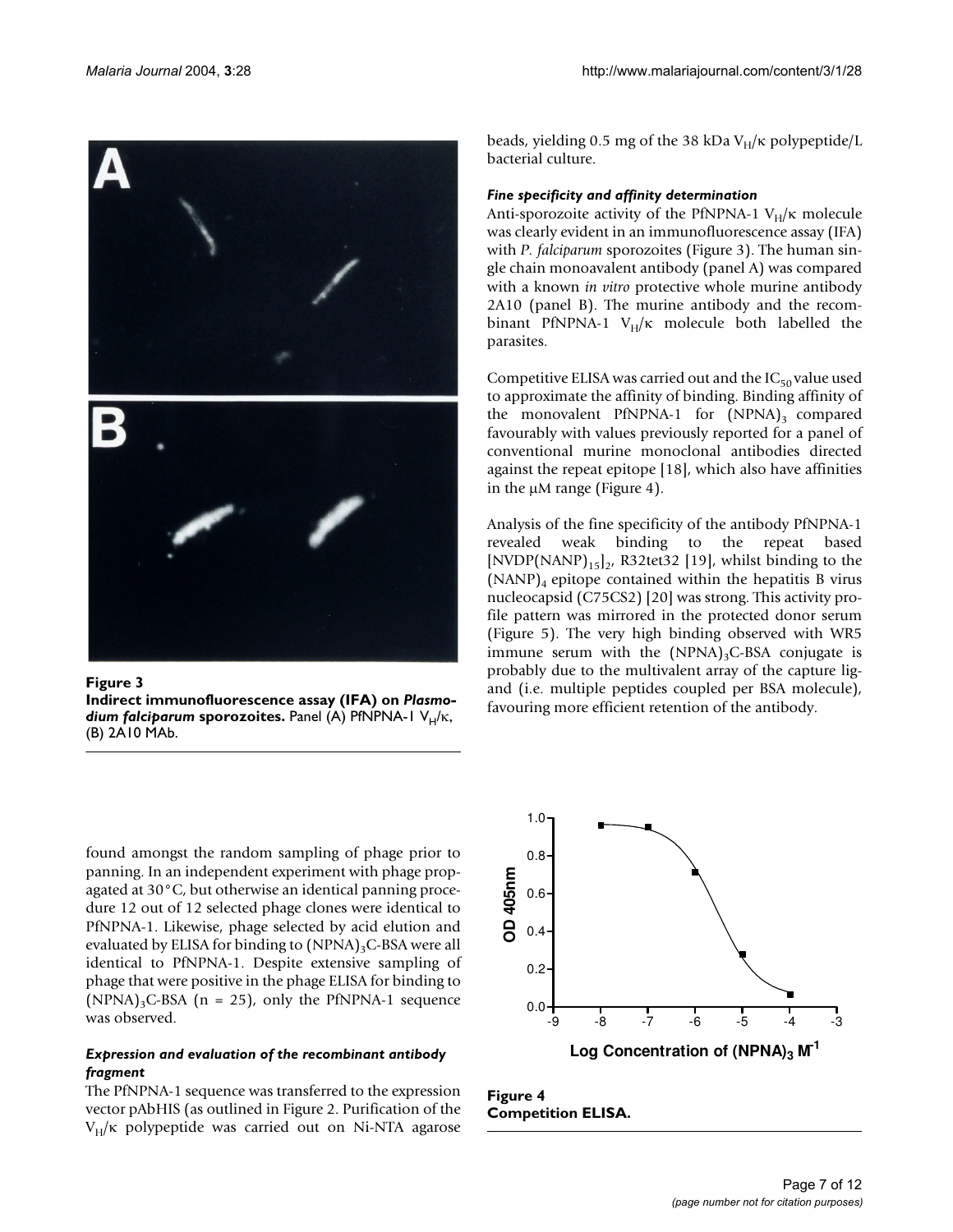<span id="page-7-0"></span>

#### **Figure 5**

**Determination of specificity of PfNPNA-1.** The binding of immune serum (WR5), non-immune serum and PfNPNA-1 V<sub>H</sub>/  $κ$  to R32tet32, recombinant hepatitis core containing  $(NANP)<sub>4</sub>$  peptide sequence and  $(NPNA)$ 3C-BSA conjugate coated microtiter plate well was determined by ELISA essentially as described in Figure 4. The serum(s) and the recombinant PfNPNA-1 V $_{H}/$ κ were diluted 1/16 and 1/10 respectively.

#### **Discussion**

The recombinant antibody library construction differed from conventional antibody phage display library assembly [10-13], a pre-selection step was introduced to remove antibody inserts that were either; prematurely terminated, intact but did not translate well or were intact, translated well but failed to translocate into the bacterial periplasmic space, a prerequisite for functional display. Previously an approach towards developing a vector to select for fully intact functional sequences for antibody or peptide display had shown promise with model sequences [21], but had not been applied for large-scale random antibody library assembly. A "clean-up" vector, plasmid open reading frames expression secretion (pORFES) [14] was developed and used to remove these non-functional sequences. Up to 50% of the clones from the initial transformed library were non-functional. Some of the non-functional antibody fragments could in part be due to errors introduced during PCR amplification resulting in frame shifts. However it may be that some sequences either did not express well or did not translocate into the periplasmic space. Irrespective of the explanation, the size of the functional library was half of the total transformation events. An initial enhancement of the initial library by removing most non-functional inserts may at first appear to be a minor improvement. However, in conventional phage display the initial expansion of the library prior to panning results in a preferential growth of phage that do not make and display encoded inserts, moreover phage that lack an insert have a greater growth advantage. This results in a phage population that is greatly biased towards non-productive elements, which impacts directly on the panning efficiency. Incorporation of the pORFES step assured that only the functional  $(1.3 \times 10^6)$  sequences were subsequently transferred to the phage display vector. Panning with a functionally enhanced library resulted in very efficient enrichment and recovery. Previously it had been demonstrated that manipulating the conditions of phage production results in modulation of the density of antibody display on phage [15]. The phage library was expanded using parameters that would result in either monovalent display (0-1 antibody/phage) or multivalent display (0–5 antibodies/phage) [15] prior to initiating panning. It was anticipated that a range of antibodies with varying affinities would be present in the library, and modulating antibody display on phage would permit capture antibodies with a range of affinities and sequence diversity.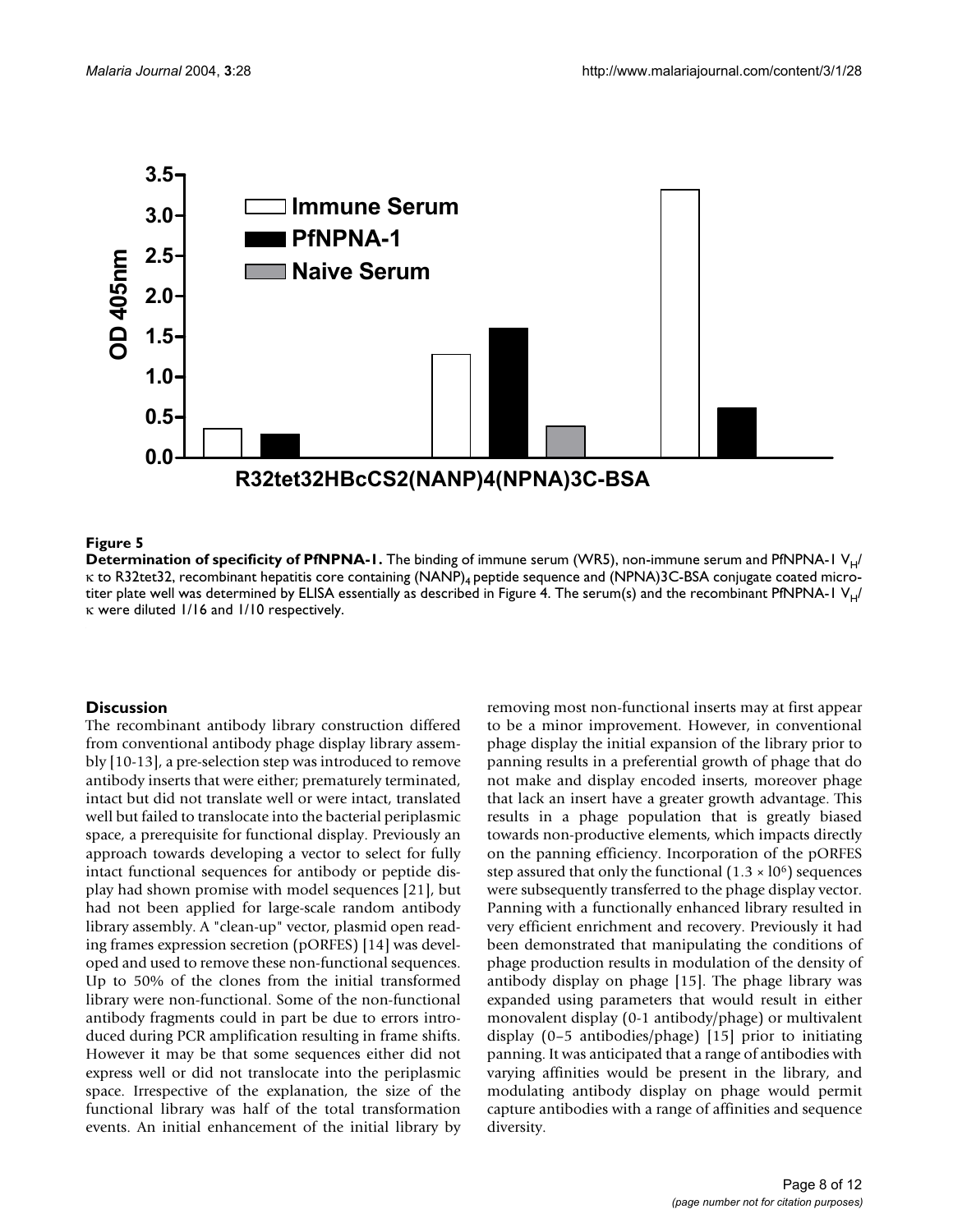Induction of protective immunity against sporozoite challenge by exposure to radiation attenuated malaria sporozoite has been demonstrated in humans [\[4](#page-10-0)[,7](#page-10-2)[,22](#page-10-5)]. Protection is thought by most investigators to be primarily cellular in nature [23], but there is no question that antibodies with significant sporozoite neutralizing activity are elicited [\[22](#page-10-5)] and may play a role in protection. The antibody response is primarily directed against the repeat region of the PfCSP. Studies of subunit vaccines which induce antibodies only against the repeat region demonstrate that protective immunity can be induced in some individuals [24[,25](#page-10-6)]. At the onset of this study it was proposed that the dissection of the anti-*P*. *falciparum* sporozoite antibody response by combinatorial antibody library phage display would permit individual selected antibodies to be evaluated for protective potential and the information generated could be used in vaccine design. In particular, attention was focused on antibodies against the structural motif  $(NPNA)_n$ . Despite using two different strategies for the elution of repeat region peptide specific antibodies (acid and peptide specific) it would appear that the anti-structural repeat response by this protected individual is restricted to a single  $V_H/V_L$  combination observed in the panel of selected phage  $(n = 25)$ . Sequencing of randomly picked phage prior to panning revealed that a diverse range of  $V_H$  and  $V_L$  families were represented in the library as shown in Table [2](#page-5-1). Moreover the PfNPNA- $1 \text{ V}_{\text{H}}/\text{V}_{\text{L}}$  was not represented in the sampling and was only detected after enrichment.

Comparison of the monovalent PfNPNA-1 molecule with the conventional bivalent murine mAb, such as the in vitro inhibitory 2A10 against *P. falciparum* sporozoites indicates that they recognize the repeat epitope(s) with equivalent affinities [[18](#page-10-3)]. The sequence revealed extensive somatic hyper mutations in both the  $V_H$  and  $V_L$  genes suggesting antigen driven affinity maturation. Based on these observations, PfNPNA-1 may be a good candidate to develop and evaluate as a protective antibody.

Analysis of field samples in rural Gambia [26], Thailand [[27](#page-10-7)] Indonesia [28] and Kenya [29], suggest that anti-sporozoite antibody is poorly developed under natural conditions of exposure and does not protect against clinical malaria. In contrast to exposure to *P. falciparum* sporozoites under natural conditions in the field, immunization with irradiated *P. falciparum* sporozoites induces in general higher levels of antibodies against the PfCSP repeats, and does induce sterile protective immunity [\[4,](#page-10-0)[7,](#page-10-2)[30-](#page-10-8)38]. In the study by Egan et al., 3 of the 4 volunteers were protected against challenge with *P. falciparum* sporozoites. The generally accepted explanation for the lack of protection in the one volunteer is that the volunteer did not receive an adequate immunizing dose of irradiated sporozoites (less than 1000 infective bites [[4](#page-10-0),[7](#page-10-2)]). However, it is of interest that this non-protected volunteer (WR1, [[22\]](#page-10-5))had significantly lower levels of antibodies against the PfCSP repeat than did the protected volunteer who donated cells for this study (WR5, [[22](#page-10-5)]) (2.4  $\mu$ g/ml vs 50  $\mu$ g/ml of specific antibody). This raises the question as to whether the antibodies are markers for adequate immunization or are actually major mediators of protection. Regardless, this anti-repeat response in this protected individual appeared to be restricted to a single antibody. This does not preclude that antibodies directed against non-repeat epitopes on PfCSP and other sporozoite proteins [39] play a role in protection. It is not possible to conclude that the response against the structural repeat epitope is restricted to a single antibody of moderate affinity, since only a single protected donor has been used in this study. One may speculate that in concordance with the argument put forward by Saul [40] that the inability to recover high affinity antibody, may reflect that high affinity antibodies may not be required for protection. Due to the repetitive nature of the antigen one can further speculate that only limited affinity maturation is required to obtain physiologically relevant efficacy. The restricted recovery of antibodies is unlikely to be a technical limitation on the phage technology since others have generated panels of very high affinity human antibodies against a range of antigens [13]. Very few examples of different approaches of generating human antibodies from immune donors are described in the literature, in particular when attempting to make antibodies against the same antigen. Currently it is not possible to fully understand the limitations of a technology. Using an alternative technology of engrafting immune human PBL's directly into SCID mice from donors vaccinated against anthrax vaccine adsorbed, boosting with protective antigen (PA), recovering immortalizing antibody-producing cells via conventional hybridoma technology [41] resulted in a panel of very high affinity potent neutralizing antibodies against anthrax toxin. Independently, an antibody phage display library from a similar (not identical) immune donor PBL's was constructed and panned against PA [42] also resulted in a panel of high affinity antianthrax PA antibodies. This would suggest that the methodology is not limiting. However in this example, unlike CSP, the PA antigen does not contain repeating epitopes.

Further it is speculated that antibodies directed against the structural  $(NPNA)_n$  repeat play a role in conferring protection against *P. falciparum* sporozoites in some of the protected volunteers and this protection may be associated with circulating levels of this specific antibody against the structural repeat.

Efforts are being directed towards producing a fully human IgG based on the PfNPNA-1  $V_H$  and  $V_L$  domains for further in vitro and in vivo evaluation. The use of a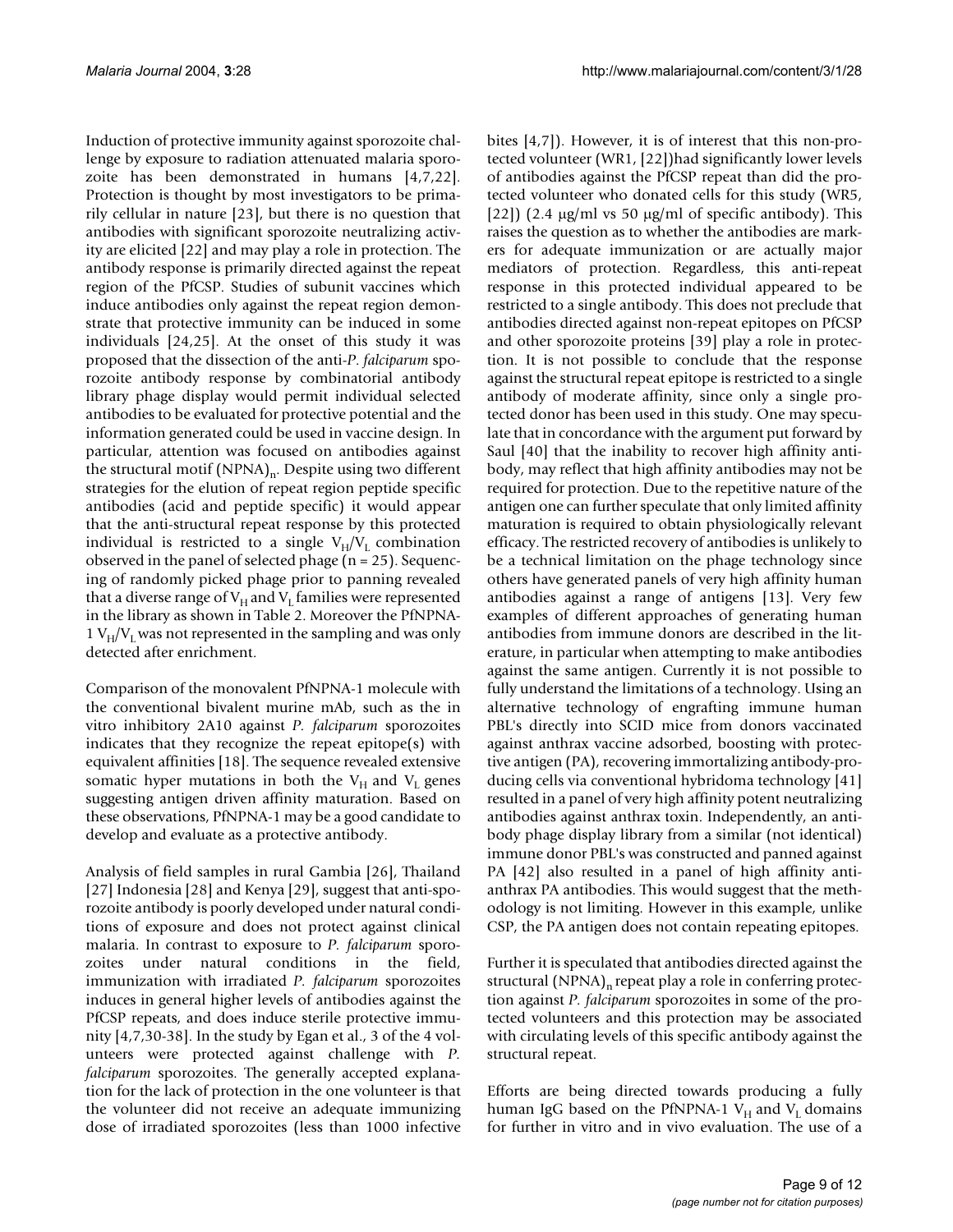human monoclonal antibody as a preventive measure against *P. falciparum* malaria, would be independent of factors which hinder active vaccination, such as adjuvant effects, the requirement to be effectively presented in a diverse range of human leukocyte class I and II molecules, and immunlogical antagonism [43,44]. In practice, the utility of monoclonal antibodies as anti-infectious agents is often negated by the presence and or the inevitable emergence of variants with altered surface epitopes (in particular with viral targets). Fortunately, there has never been a *P. falciparum* isolate that does not contain the  $(NPNA)_n$  repeats on the PfCSP [45], and the number of tandem array of repeats on the PfCSP reduces the likelihood of variants arising which evade antibody recognition. This would suggest that an effective antibody directed against the repeats would be effective against all *P. falciparum.* If this restricted antibody response to the repeat epitope plays a role in preventing *P. falciparum* infection, PfNPNA-1 may be a useful prophylactic agent. Moreover, if PfNPNA-1 is shown to be protective in passive immunization in humans or monkeys as previously demonstrated for anti-*P. vivax* CSP murine mAb, NVS3 [46], it would provide a template that could be used in defining the precise conformation of the structural repeat required for the induction of desired antibodies that can neutralize parasites.

#### **Conclusions**

Over the past 25 years the antibody response against the PfCSP repeat epitope has been pursued as a target for active vaccination, with encouraging results [47]. Our attempt to dissect the protective antibody response against the structural PfCSP repeat revealed that the response was restricted to a single  $V_H/V_L$  pairing, designated PfNPNA-1 encoded by  $V_H$ 3 and  $V_K$  I families (with evidence of somatic mutations). The affinity for the ligand was in the µM range, which in the context of a whole antibody may be more than sufficient for retention on a polyvalent surface such as the *P. falciparum* CSP. It is speculated that the induction and the maintenance of high circulating levels of antibodies against the structural PfCSP repeat may be more important than intrinsic high affinity for the ligand for protection against *P. falciparum* infection. The absence of high affinity anti-repeat antibodies is in concordance with the expected response against a multivalent antigen (i.e. sporozoite surface). Under physiological conditions a whole IgG antibody and a multimeric ligand result in bivalent binding. Such complexes can have avidities estimated to be approaching the product of two independent monomeric interactions. In this case, the  $1 \times 10^{-6}$ M monovalent affinity of PfNPNA-1 may approach a theoretical higher avidity  $(1 \times 10^{-12} \text{M})$  in the context of a whole antibody. This implies that further affinity maturation either in vivo or in vitro may not necessarily increase physiological effectiveness of the whole IgG antibody. Public health officials have acknowledged the urgency for development of an effective anti-*P*. *falciparum* malaria vaccine. One of the key criteria of such a putative vaccine may be the induction and maintenance of high levels of anti-(NPNA)n antibodies. The fully human PfNPNA-1 IgG could be used as a positive control in evaluating sera from immunized donors, or possibly be developed as a prophylactic agent that could be used alone or in combination with various vaccination strategies. One immediate hurdle for the development of such an antibody as a prophylactic would be the anticipated high cost of commercial manufacture in mammalian cells. However, advances in alternative antibody production technology may one day provide some more cost effective solutions [48,49].

With the availability of an antibody phage display library constructed from a protected individual immunized via bites of irradiated *P. falciparum* infected *Anopheles* mosquitoes, it should be possible to further dissect the antibody response against "other" sporozoite antigens [39].

#### **Authors' contributions**

JAC was the postdoctoral researcher on this project. WOR and SLH co-investigators. ASK was the PI and recipient of the Department of Army award. All authors read and approved the final manuscript

#### **Disclaimer**

The views and opinions expressed herein are those of the author and do not purport to reflect those of the U.S. Navy or the Department of Defense, Sanaria Inc or Avanir Pharmaceuticals Inc.

#### **Acknowledgements**

Ms. Kiyoko Shimizu and Ms. Yan Su are thanked for administrative and technical assistance respectively and Dr Ritsuko-Sawada-Hirai for comments on the manuscript. The staff at Walter Reed Army Research Institute (WRAIR) and the Naval Medical Research Center (NMRC) (in particular donor WR5), Dr. Dan Gordon and his colleagues at WRAIR and NMRC carried out the immunizations of the volunteer, Dr. Robert Wirtz provided *P. falciparum* sporozoite slides and Dr. Ripley Ballou supplied R32tet32 and continued support, advice and guidance. Dr. David Milich (TSRI) provided the recombinant hepatitis nucleocapsid protein C75CS2. ASK was a recipient of an Investigators Award from the Cancer Research Institute/Partridge Foundation and this work was supported by the Department of the Army ARL No DAAL03-92-G-0215 and the Naval Medical Research and Development Command Work Unit 61102A3M161102BK13AK111. This article has been assigned manuscript number 9934a-MB from The Scripps Research Institute.

#### **References**

- 1. Breman JG, Egan A, Keusch GT: **[The intolerable burden of](http://www.ncbi.nlm.nih.gov/entrez/query.fcgi?cmd=Retrieve&db=PubMed&dopt=Abstract&list_uids=11425185) [malaria: a new look at the numbers.](http://www.ncbi.nlm.nih.gov/entrez/query.fcgi?cmd=Retrieve&db=PubMed&dopt=Abstract&list_uids=11425185)** *Am J Trop Med Hyg* 2001, **64(1–2 Suppl):**iv-vii.
- 2. Sachs J, Malaney P: **[The economic and social burden of malaria](http://www.ncbi.nlm.nih.gov/entrez/query.fcgi?cmd=Retrieve&db=PubMed&dopt=Abstract&list_uids=10.1038/415680a)[.](http://www.ncbi.nlm.nih.gov/entrez/query.fcgi?cmd=Retrieve&db=PubMed&dopt=Abstract&list_uids=11832956)** *Nature* 2002, **415:**680-685.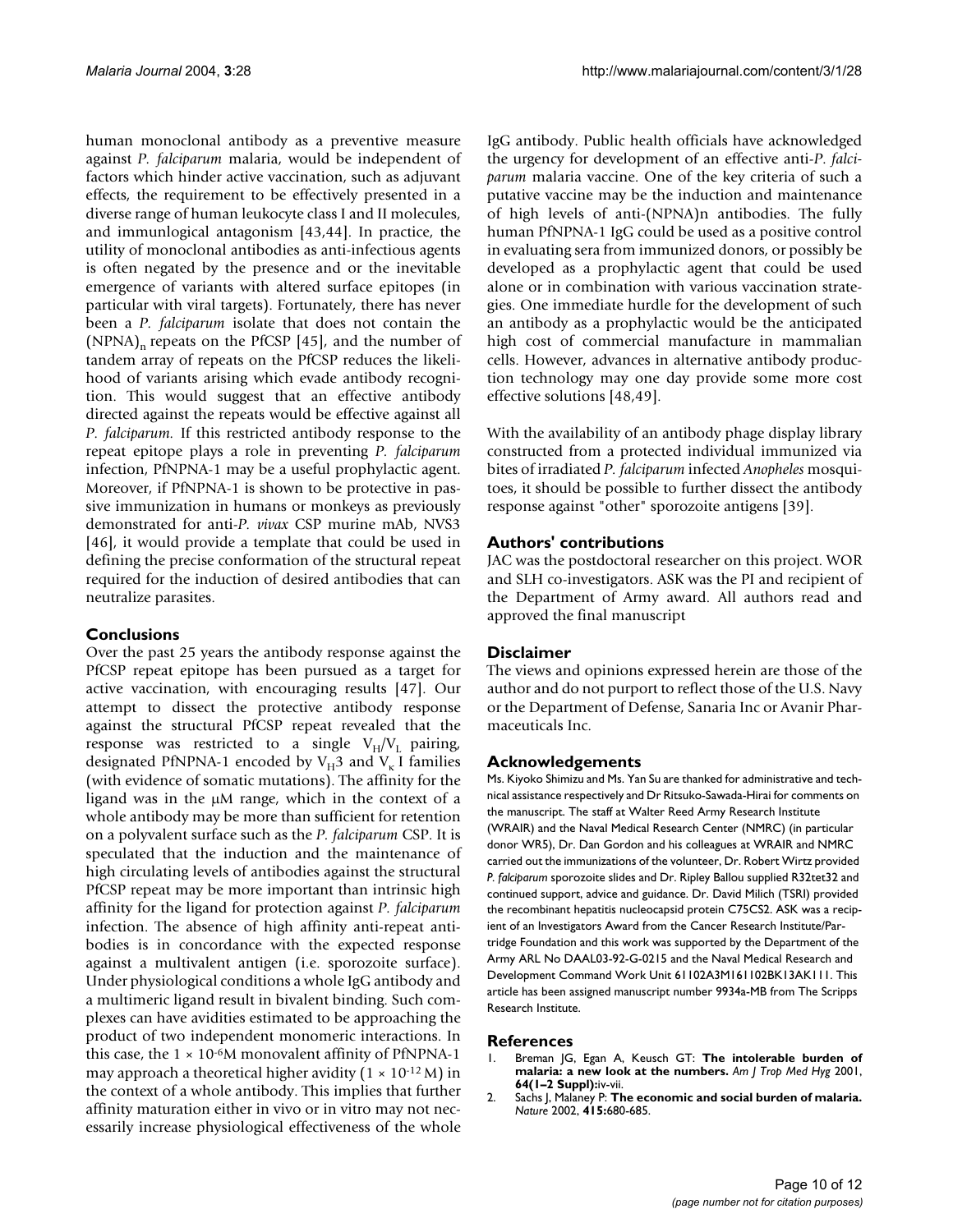- 3. Nussenzweig RS, Vanderberg J, Most H, Orton C: **Protective immunity produced by the injection of x-irradiated sporozoites of** *Plasmodium berghei. Nature* 1967, **216:**160-162.
- <span id="page-10-0"></span>4. Hoffman SL, Goh LM, Luke TC, Schneider I, Le TP, Doolan DL, Sacci J, de la Vega P, Dowler M, Paul C, Gordon DM, Stoute JA, Church LW, Sedegah M, Heppner DG, Ballou WR, Richie TL: **Protection of humans against malaria by immunization with radiationattenuated** *Plasmodium falciparum* **[sporozoites](http://www.ncbi.nlm.nih.gov/entrez/query.fcgi?cmd=Retrieve&db=PubMed&dopt=Abstract&list_uids=10.1086/339409)[.](http://www.ncbi.nlm.nih.gov/entrez/query.fcgi?cmd=Retrieve&db=PubMed&dopt=Abstract&list_uids=11930326)** *J Infect Dis* 2002, **185:**1155-1164.
- 5. Potocnjak P, Yoshida N, Nussenzweig RS, Nussenzweig V: **[Monova](http://www.ncbi.nlm.nih.gov/entrez/query.fcgi?cmd=Retrieve&db=PubMed&dopt=Abstract&list_uids=10.1084/jem.151.6.1504)[lent fragments \(Fab\) of monoclonal antibodies to a sporo](http://www.ncbi.nlm.nih.gov/entrez/query.fcgi?cmd=Retrieve&db=PubMed&dopt=Abstract&list_uids=10.1084/jem.151.6.1504)zoite surface antigen (Pb44) protect mice against malarial [infection](http://www.ncbi.nlm.nih.gov/entrez/query.fcgi?cmd=Retrieve&db=PubMed&dopt=Abstract&list_uids=10.1084/jem.151.6.1504)[.](http://www.ncbi.nlm.nih.gov/entrez/query.fcgi?cmd=Retrieve&db=PubMed&dopt=Abstract&list_uids=6991628)** *J Exp Med* 1980, **151:**1504-1513.
- <span id="page-10-1"></span>6. Dyson HJ, Satterthwait AC, Lerner RA, Wright PE: **Conformational preferences of synthetic peptides derived from the immunodominant site of the circumsporozoite protein of** *Plasmodium falciparum* **[by 1H NMR.](http://www.ncbi.nlm.nih.gov/entrez/query.fcgi?cmd=Retrieve&db=PubMed&dopt=Abstract&list_uids=2261440)** *Biochemistry* 1990, **29:**7828-7837.
- <span id="page-10-2"></span>7. Egan JE, Hoffman SL, Haynes JD, Sadoff JC, Schneider I, Grau GE, Hollingdale MR, Ballou WR, Gordon DM: **Humoral immune responses in volunteers immunized with irradiated** *Plasmodium falciparum* **[sporozoites.](http://www.ncbi.nlm.nih.gov/entrez/query.fcgi?cmd=Retrieve&db=PubMed&dopt=Abstract&list_uids=8357078)** *Am J Trop Med Hyg* 1993, **49:**166-173.
- 8. Huse WD, Sastry L, Iverson SA, Kang AS, Alting-Mees M, Burton DR, Benkovic SJ, Lerner RA: **[Generation of a large combinatorial](http://www.ncbi.nlm.nih.gov/entrez/query.fcgi?cmd=Retrieve&db=PubMed&dopt=Abstract&list_uids=2531466) [library of the immunoglobulin repertoire in phage lambda.](http://www.ncbi.nlm.nih.gov/entrez/query.fcgi?cmd=Retrieve&db=PubMed&dopt=Abstract&list_uids=2531466)** *Science* 1989, **246:**1275-81.
- 9. Kang A, Burton D, Lerner RA: **Combinatorial immunoglobulin libraries in phage lambda.** *Methods: A companion to Methods in Enzymology* 1991, **2:**111-118.
- 10. McCafferty J, Griffiths AD, Winter G, Chiswell DJ: **[Phage antibod](http://www.ncbi.nlm.nih.gov/entrez/query.fcgi?cmd=Retrieve&db=PubMed&dopt=Abstract&list_uids=10.1038/348552a0)[ies: filamentous phage displaying antibody variable domains](http://www.ncbi.nlm.nih.gov/entrez/query.fcgi?cmd=Retrieve&db=PubMed&dopt=Abstract&list_uids=10.1038/348552a0)[.](http://www.ncbi.nlm.nih.gov/entrez/query.fcgi?cmd=Retrieve&db=PubMed&dopt=Abstract&list_uids=2247164)** *Nature* 1990, **348:**552-554.
- 11. Kang AS, Barbas CF, Janda KD, Benkovic SJ, Lerner RA: **[Linkage of](http://www.ncbi.nlm.nih.gov/entrez/query.fcgi?cmd=Retrieve&db=PubMed&dopt=Abstract&list_uids=1903540) [recognition and replication functions by assembling combi](http://www.ncbi.nlm.nih.gov/entrez/query.fcgi?cmd=Retrieve&db=PubMed&dopt=Abstract&list_uids=1903540)[natorial antibody Fab libraries along phage surfaces.](http://www.ncbi.nlm.nih.gov/entrez/query.fcgi?cmd=Retrieve&db=PubMed&dopt=Abstract&list_uids=1903540)** *Proc Natl Acad Sci U S A* 1991, **88:**4363-4366.
- Barbas CF 3rd, Kang AS, Lerner RA, Benkovic SJ: [Assembly of com](http://www.ncbi.nlm.nih.gov/entrez/query.fcgi?cmd=Retrieve&db=PubMed&dopt=Abstract&list_uids=1896445)**[binatorial antibody libraries on phage surfaces: the gene III](http://www.ncbi.nlm.nih.gov/entrez/query.fcgi?cmd=Retrieve&db=PubMed&dopt=Abstract&list_uids=1896445) [site.](http://www.ncbi.nlm.nih.gov/entrez/query.fcgi?cmd=Retrieve&db=PubMed&dopt=Abstract&list_uids=1896445)** *Proc Natl Acad Sci U S A* 1991, **88:**7978-7982.
- 13. Winter G, Griffiths AD, Hawkins RE, Hoogenboom HR: **[Making](http://www.ncbi.nlm.nih.gov/entrez/query.fcgi?cmd=Retrieve&db=PubMed&dopt=Abstract&list_uids=10.1146/annurev.iy.12.040194.002245) [antibodies by phage display technology](http://www.ncbi.nlm.nih.gov/entrez/query.fcgi?cmd=Retrieve&db=PubMed&dopt=Abstract&list_uids=10.1146/annurev.iy.12.040194.002245)[.](http://www.ncbi.nlm.nih.gov/entrez/query.fcgi?cmd=Retrieve&db=PubMed&dopt=Abstract&list_uids=8011287)** *Annu Rev Immunol* 1994, **12:**433-455.
- 14. Kang A: **Modulation of polypeptide display on modified filamentous phage use:.** 2003. US 6,586,236 B2
- 15. Chappel JA, He M, Kang AS: **[Modulation of antibody display on](http://www.ncbi.nlm.nih.gov/entrez/query.fcgi?cmd=Retrieve&db=PubMed&dopt=Abstract&list_uids=10.1016/S0022-1759(98)00094-5) [M13 filamentous phage](http://www.ncbi.nlm.nih.gov/entrez/query.fcgi?cmd=Retrieve&db=PubMed&dopt=Abstract&list_uids=10.1016/S0022-1759(98)00094-5)[.](http://www.ncbi.nlm.nih.gov/entrez/query.fcgi?cmd=Retrieve&db=PubMed&dopt=Abstract&list_uids=9894895)** *J Immunol Methods* 1998, **221:**25-34.
- 16. He M, Kang AS, Hamon M, Humphreys AS, Gani M, Taussig MJ: **[Char](http://www.ncbi.nlm.nih.gov/entrez/query.fcgi?cmd=Retrieve&db=PubMed&dopt=Abstract&list_uids=7790041)[acterization of a progesterone-binding, three-domain anti](http://www.ncbi.nlm.nih.gov/entrez/query.fcgi?cmd=Retrieve&db=PubMed&dopt=Abstract&list_uids=7790041)body fragment (VH/K) expressed in Escherichia coli.** *Immunology* 1995, **84:**662-668.
- Nardin EH, Nussenzweig V, Nussenzweig RS, Collins WE, Harinasuta KT, Tapchaisri P, Chomcharn Y: **Circumsporozoite proteins of human malaria parasites** *Plasmodium falciparum* **and** *Plasmodium vivax. J Exp Med* 1982, **156:**20-30.
- <span id="page-10-3"></span>Zavala F, Tam JP, Hollingdale MR, Cochrane AH, Quakyi I, Nussenzweig RS, Nussenzweig V: **Rationale for development of a synthetic vaccine against** *Plasmodium falciparum* **[malaria.](http://www.ncbi.nlm.nih.gov/entrez/query.fcgi?cmd=Retrieve&db=PubMed&dopt=Abstract&list_uids=2409595)** *Science* 1985, **228:**1436-1440.
- <span id="page-10-4"></span>19. Young JF, Hockmeyer WT, Gross M, Ballou WR, Wirtz RA, Trosper JH, Beaudoin RL, Hollingdale MR, Miller LH, Diggs CL, *et al.*: **Expression of** *Plasmodium falciparum* **Circumsporozoite proteins in** *Escherichia coli* **[for potential use in a human malaria vaccine.](http://www.ncbi.nlm.nih.gov/entrez/query.fcgi?cmd=Retrieve&db=PubMed&dopt=Abstract&list_uids=2988125)** *Science* 1985, **228:**958-962.
- 20. Schodel F, Wirtz R, Peterson D, Hughes J, Warren R, Sadoff J, Milich D: **[Immunity to malaria elicited by hybrid hepatitis B virus](http://www.ncbi.nlm.nih.gov/entrez/query.fcgi?cmd=Retrieve&db=PubMed&dopt=Abstract&list_uids=10.1084/jem.180.3.1037) [core particles carrying Circumsporozoite protein epitopes](http://www.ncbi.nlm.nih.gov/entrez/query.fcgi?cmd=Retrieve&db=PubMed&dopt=Abstract&list_uids=10.1084/jem.180.3.1037)[.](http://www.ncbi.nlm.nih.gov/entrez/query.fcgi?cmd=Retrieve&db=PubMed&dopt=Abstract&list_uids=7520465)** *J Exp Med* 1994, **180:**1037-1046.
- 21. Seehaus T, Breitling F, Dubel S, Klewinghaus I, Little M: **[A vector for](http://www.ncbi.nlm.nih.gov/entrez/query.fcgi?cmd=Retrieve&db=PubMed&dopt=Abstract&list_uids=10.1016/0378-1119(92)90580-I) [the removal of deletion mutants from antibody libraries](http://www.ncbi.nlm.nih.gov/entrez/query.fcgi?cmd=Retrieve&db=PubMed&dopt=Abstract&list_uids=10.1016/0378-1119(92)90580-I)[.](http://www.ncbi.nlm.nih.gov/entrez/query.fcgi?cmd=Retrieve&db=PubMed&dopt=Abstract&list_uids=1601305)** *Gene* 1992, **114:**235-237.
- <span id="page-10-5"></span>22. Edelman R, Hoffman SL, Davis JR, Beier M, Sztein MB, Losonsky G, Herrington DA, Eddy HA, Hollingdale MR, Gordon DM, Clyde DF: **Long-term persistence of sterile immunity in a volunteer immunized with X-irradiated** *Plasmodium falciparum* **[sporo](http://www.ncbi.nlm.nih.gov/entrez/query.fcgi?cmd=Retrieve&db=PubMed&dopt=Abstract&list_uids=8376823)[zoites.](http://www.ncbi.nlm.nih.gov/entrez/query.fcgi?cmd=Retrieve&db=PubMed&dopt=Abstract&list_uids=8376823)** *J Infect Dis* 1993, **168:**1066-1070.
- 23. Hoffman SL, Franke ED, Hollingdale MR, Druilhe P: **Attacking the infected hepatocyte.** *in Malaria Vaccine Development: A Multi-Immune Response Approach* Edited by: Hoffman SL. ASM Press: Washington, DC; 1996:35-75.
- 24. Ballou WR, Sherwood JA, Neva FA, Gordon DM, Wirtz RA, Wasserman GF, Diggs CL, Hoffman SL, Hollingdale MR, Hockmeyer WT, Schneider I, Young JF, Reeve P, Chulay JD: **Safety and efficacy of a recombinant DNA** *Plasmodium falciparum* **sporozoite vaccine.** *Lancet* 1987, **i:**1277-1281.
- <span id="page-10-6"></span>25. Herrington DA, Clyde DF, Losonsky G, Cortesia M, Murphy JR, Davis J, Baqar S, Felix AM, Heimer EP, Gillessen D, Nardin E, Nussenzweig RS, Nussenzweig V, Hollingdale MR, Levine MM: **Safety and immunogenicity in man of a synthetic peptide malaria vaccine against** *Plasmodium falciparum* **[sporozoites](http://www.ncbi.nlm.nih.gov/entrez/query.fcgi?cmd=Retrieve&db=PubMed&dopt=Abstract&list_uids=10.1038/328257a0)[.](http://www.ncbi.nlm.nih.gov/entrez/query.fcgi?cmd=Retrieve&db=PubMed&dopt=Abstract&list_uids=2439920)** *Nature* 1987, **328:**257-259.
- 26. Marsh K, Hayes RH, Carson DC, Otoo L, Shenton F, Byass P, Zavala F, Greenwood BM: **[Anti-sporozoite antibodies and immunity](http://www.ncbi.nlm.nih.gov/entrez/query.fcgi?cmd=Retrieve&db=PubMed&dopt=Abstract&list_uids=10.1016/0035-9203(88)90495-6) [to malaria in a rural Gambian population](http://www.ncbi.nlm.nih.gov/entrez/query.fcgi?cmd=Retrieve&db=PubMed&dopt=Abstract&list_uids=10.1016/0035-9203(88)90495-6)[.](http://www.ncbi.nlm.nih.gov/entrez/query.fcgi?cmd=Retrieve&db=PubMed&dopt=Abstract&list_uids=2475928)** *Trans R Soc Trop Med Hyg* 1988, **82:**532-537.
- <span id="page-10-7"></span>27. Webster HK, Brown AE, Chuenchitra C, Permpanich B, Pipithkul J: **Characterization of antibodies to sporozoites in** *Plasmodium falciparum* **[malaria and correlation with protection.](http://www.ncbi.nlm.nih.gov/entrez/query.fcgi?cmd=Retrieve&db=PubMed&dopt=Abstract&list_uids=2454941)** *J Clin Microbiol* 1988, **26:**923-927.
- 28. Hoffman SL, Wistar R Jr, Ballou WR, Hollingdale MR, Wirtz RA, Schneider I, Marwoto HA, Hockmeyer WT: **Immunity to malaria and naturally acquired antibodies to the circumsporozoite protein of** *Plasmodium falciparum. N Engl J Med* 1986, **315:**601-606.
- 29. Hoffman SL, Oster CN, Plowe CV, Woollett GR, Beier JC, Chulay JD, Wirtz RA, Hollingdale MR, Mugambi M: **[Naturally acquired anti](http://www.ncbi.nlm.nih.gov/entrez/query.fcgi?cmd=Retrieve&db=PubMed&dopt=Abstract&list_uids=3299709)[bodies to sporozoites do not prevent malaria: vaccine devel](http://www.ncbi.nlm.nih.gov/entrez/query.fcgi?cmd=Retrieve&db=PubMed&dopt=Abstract&list_uids=3299709)[opment implications.](http://www.ncbi.nlm.nih.gov/entrez/query.fcgi?cmd=Retrieve&db=PubMed&dopt=Abstract&list_uids=3299709)** *Science* 1987, **237:**639-642.
- <span id="page-10-8"></span>Luke TC, Hoffman SL: Rationale and plans for developing a non**replicating, metabolically active, radiation-attenuated** *Plasmodium falciparum* **[sporozoite vaccine](http://www.ncbi.nlm.nih.gov/entrez/query.fcgi?cmd=Retrieve&db=PubMed&dopt=Abstract&list_uids=10.1242/jeb.00644)[.](http://www.ncbi.nlm.nih.gov/entrez/query.fcgi?cmd=Retrieve&db=PubMed&dopt=Abstract&list_uids=14506215)** *J Exp Biol* 2003, **206:**3803-3808.
- 31. Clyde DF, McCarthy VC, Miller RM, Hornick RB: **[Specificity of pro](http://www.ncbi.nlm.nih.gov/entrez/query.fcgi?cmd=Retrieve&db=PubMed&dopt=Abstract&list_uids=4590095)[tection of man immunized against sporozoite-induced falci](http://www.ncbi.nlm.nih.gov/entrez/query.fcgi?cmd=Retrieve&db=PubMed&dopt=Abstract&list_uids=4590095)[parum malaria.](http://www.ncbi.nlm.nih.gov/entrez/query.fcgi?cmd=Retrieve&db=PubMed&dopt=Abstract&list_uids=4590095)** *Am J Med Sci* 1973, **266:**398-403.
- 32. Clyde DF, Most H, McCarthy VC, Vanderberg JP: **[Immunization of](http://www.ncbi.nlm.nih.gov/entrez/query.fcgi?cmd=Retrieve&db=PubMed&dopt=Abstract&list_uids=4583408) [man against sporozite-induced falciparum malaria.](http://www.ncbi.nlm.nih.gov/entrez/query.fcgi?cmd=Retrieve&db=PubMed&dopt=Abstract&list_uids=4583408)** *Am J Med Sci* 1973, **266:**169-177.
- 33. Rieckmann KH, Carson PE, Beaudoin RL, Cassells JS, Sell KW: **Letter: Sporozoite induced immunity in man against an Ethiopian strain of** *Plasmodium falciparum. Trans R Soc Trop Med Hyg* 1974, **68:**258-259.
- 34. Clyde DF: **[Immunization of man against falciparum and vivax](http://www.ncbi.nlm.nih.gov/entrez/query.fcgi?cmd=Retrieve&db=PubMed&dopt=Abstract&list_uids=808142) [malaria by use of attenuated sporozoites.](http://www.ncbi.nlm.nih.gov/entrez/query.fcgi?cmd=Retrieve&db=PubMed&dopt=Abstract&list_uids=808142)** *Am J Trop Med Hyg* 1975, **24:**397-401.
- 35. McCarthy VC, Clyde DF: *Plasmodium vivax* **[: correlation of cir](http://www.ncbi.nlm.nih.gov/entrez/query.fcgi?cmd=Retrieve&db=PubMed&dopt=Abstract&list_uids=10.1016/0014-4894(77)90142-4)[cumsporozoite precipitation \(CSP\) reaction with sporo](http://www.ncbi.nlm.nih.gov/entrez/query.fcgi?cmd=Retrieve&db=PubMed&dopt=Abstract&list_uids=10.1016/0014-4894(77)90142-4)[zoite-induced protective immunity in man](http://www.ncbi.nlm.nih.gov/entrez/query.fcgi?cmd=Retrieve&db=PubMed&dopt=Abstract&list_uids=10.1016/0014-4894(77)90142-4)[.](http://www.ncbi.nlm.nih.gov/entrez/query.fcgi?cmd=Retrieve&db=PubMed&dopt=Abstract&list_uids=320027)** *Exp Parasitol* 1977, **41:**167-171.
- 36. Rieckmann KH, Beaudoin RL, Cassells JS, Sell KW: **[Use of attenu](http://www.ncbi.nlm.nih.gov/entrez/query.fcgi?cmd=Retrieve&db=PubMed&dopt=Abstract&list_uids=120773)[ated sporozoites in the immunization of human volunteers](http://www.ncbi.nlm.nih.gov/entrez/query.fcgi?cmd=Retrieve&db=PubMed&dopt=Abstract&list_uids=120773) [against falciparum malaria.](http://www.ncbi.nlm.nih.gov/entrez/query.fcgi?cmd=Retrieve&db=PubMed&dopt=Abstract&list_uids=120773)** *Bull World Health Organ* 1979, **57:**261-265.
- 37. Clyde DF: **[Immunity to falciparum and vivax malaria induced](http://www.ncbi.nlm.nih.gov/entrez/query.fcgi?cmd=Retrieve&db=PubMed&dopt=Abstract&list_uids=2094597) [by irradiated sporozoites: a review of the University of Mar](http://www.ncbi.nlm.nih.gov/entrez/query.fcgi?cmd=Retrieve&db=PubMed&dopt=Abstract&list_uids=2094597)[yland studies 1971–75.](http://www.ncbi.nlm.nih.gov/entrez/query.fcgi?cmd=Retrieve&db=PubMed&dopt=Abstract&list_uids=2094597)** *Bull World Health Organ* 1990, **68:**9-12.
- 38. Rieckmann KH: **[Human immunization with attenuated](http://www.ncbi.nlm.nih.gov/entrez/query.fcgi?cmd=Retrieve&db=PubMed&dopt=Abstract&list_uids=2094578) [sporozoites.](http://www.ncbi.nlm.nih.gov/entrez/query.fcgi?cmd=Retrieve&db=PubMed&dopt=Abstract&list_uids=2094578)** *Bull World Health Organ* 1990, **68:**13.
- 39. Nguyen TV, Fujioka H, Kang AS, Rogers WO, Fidock DA, James AA: **Stage-dependent localization of a novel gene product of the malaria parasite,** *Plasmodium falciparum. J Biol Chem* 2001, **276:**26724-26731.
- 40. Saul A: **[Kinetic constraints on the development of a malaria](http://www.ncbi.nlm.nih.gov/entrez/query.fcgi?cmd=Retrieve&db=PubMed&dopt=Abstract&list_uids=2436129) [vaccine.](http://www.ncbi.nlm.nih.gov/entrez/query.fcgi?cmd=Retrieve&db=PubMed&dopt=Abstract&list_uids=2436129)** *Parasite Immunol* 1987, **9:**1-9.
- Sawada-Hirai R, Jiang I, Wang F, Sun SM, Nedellec R, Ruther P, Alvarez A, Millis D, Morrow PR, Kang AS: **[Human anti-anthrax pro](http://www.ncbi.nlm.nih.gov/entrez/query.fcgi?cmd=Retrieve&db=PubMed&dopt=Abstract&list_uids=10.1186/1476-8518-2-5)[tective antigen neutralizing monoclonal antibodies derived](http://www.ncbi.nlm.nih.gov/entrez/query.fcgi?cmd=Retrieve&db=PubMed&dopt=Abstract&list_uids=10.1186/1476-8518-2-5) [from donors vaccinated with anthrax vaccine adsorbed](http://www.ncbi.nlm.nih.gov/entrez/query.fcgi?cmd=Retrieve&db=PubMed&dopt=Abstract&list_uids=10.1186/1476-8518-2-5)[.](http://www.ncbi.nlm.nih.gov/entrez/query.fcgi?cmd=Retrieve&db=PubMed&dopt=Abstract&list_uids=15140257)** *J Immune Based Ther Vaccines* 2004, **2:**5.
- 42. Wild MA, Xin H, Maruyama T, Nolan MJ, Calveley PM, Malone JD, Wallace MR, Bowdish KS: **[Human antibodies from immunized](http://www.ncbi.nlm.nih.gov/entrez/query.fcgi?cmd=Retrieve&db=PubMed&dopt=Abstract&list_uids=10.1038/nbt891) [donors are protective against anthrax toxin in vivo](http://www.ncbi.nlm.nih.gov/entrez/query.fcgi?cmd=Retrieve&db=PubMed&dopt=Abstract&list_uids=10.1038/nbt891)[.](http://www.ncbi.nlm.nih.gov/entrez/query.fcgi?cmd=Retrieve&db=PubMed&dopt=Abstract&list_uids=14555959)** *Nat Biotechnol* 2003, **21:**1305-1306.